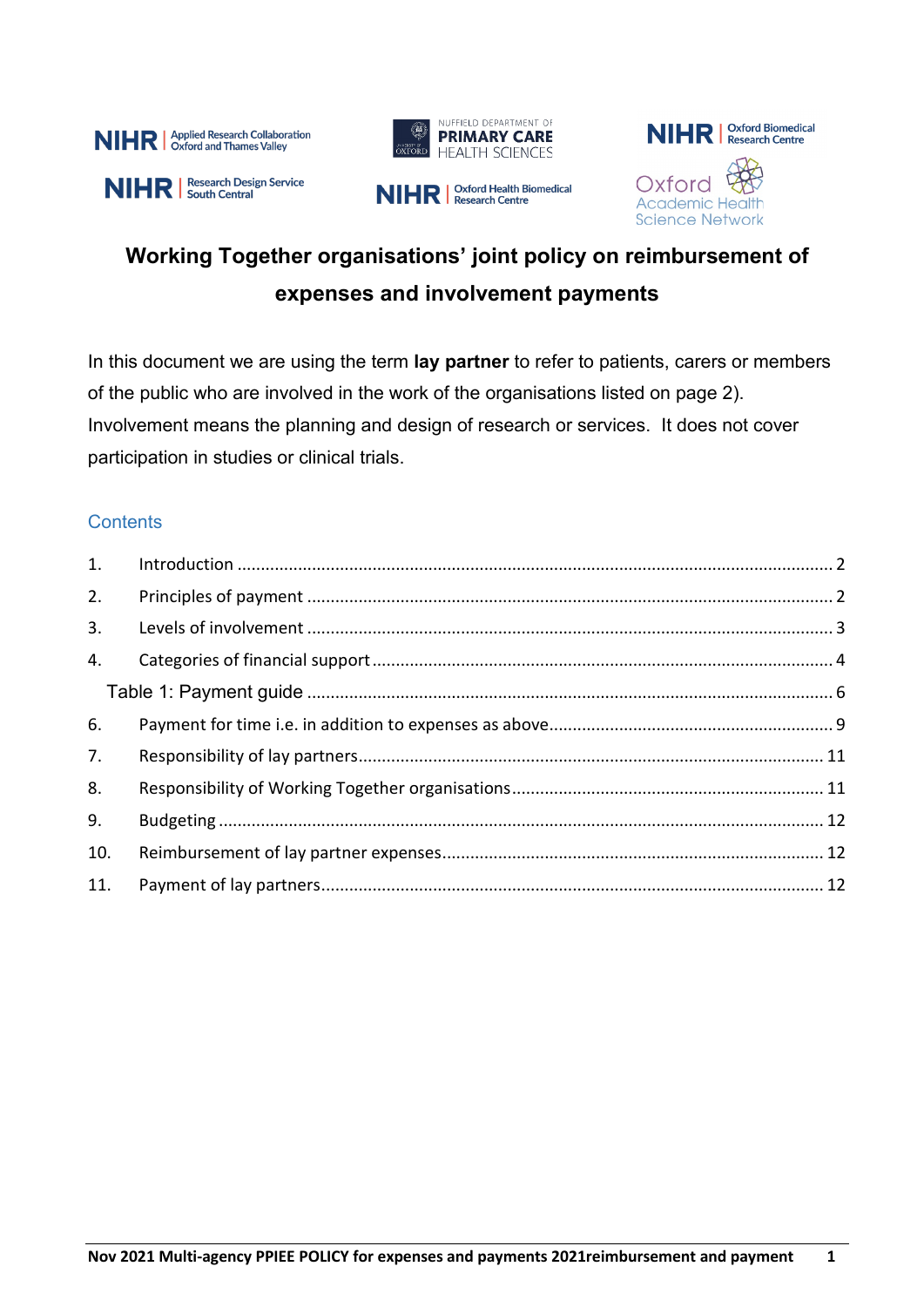#### <span id="page-1-0"></span>**1. Introduction**

The Thames Valley and Milton Keynes Working Together group aims to have one payment rate across the regions they cover and to work towards the same systems for making and recording payments.

Members of the Thames Valley and Milton Keynes Working Together Group [\(http://www.oxfordahsn.org/our-work/patient-and-public-engagement-involvement-and](http://www.oxfordahsn.org/our-work/patient-and-public-engagement-involvement-and-experience/)[experience/\)](http://www.oxfordahsn.org/our-work/patient-and-public-engagement-involvement-and-experience/) who agreed this payment policy includes:

- NHS England and NHS Improvement South East
- NIHR Applied Research Collaboration (ARC) Oxford
- NIHR Oxford Biomedical Research Centre (BRC)
- NIHR Oxford Health BRC
- NIHR Research Design Service (RDS) South Central
- Oxford Academic Health Science Network (AHSN)
- Thames Valley Strategic Clinical Network
- University of Oxford Nuffield Department of Primary Care Health Sciences (NDPCHS)

# <span id="page-1-1"></span>**2. Principles of payment**

We are committed to working with patients, carers and the public as active partners in our work and networks. (This specifically excludes practitioners and professionals asked to comment from a professional perspective.) We will provide for reimbursement of expenses and payment for involvement in line with current national policies including the new NIHR Centre for Engagement and Dissemination https://www.nihr.ac.uk/documents/centre-for-engagement-and-dissemination-

recognition-payments-for-public-contributors/24979.

This policy sets out the categories of financial support for patient, carer and public representation and involvement to enable this to happen across the members of the Thames Valley & Milton Keynes Working Together Group.

We aim to ensure that adverts for lay partner roles and activities make it clear if payment is offered and that lay partners are given this policy prior to their appointment.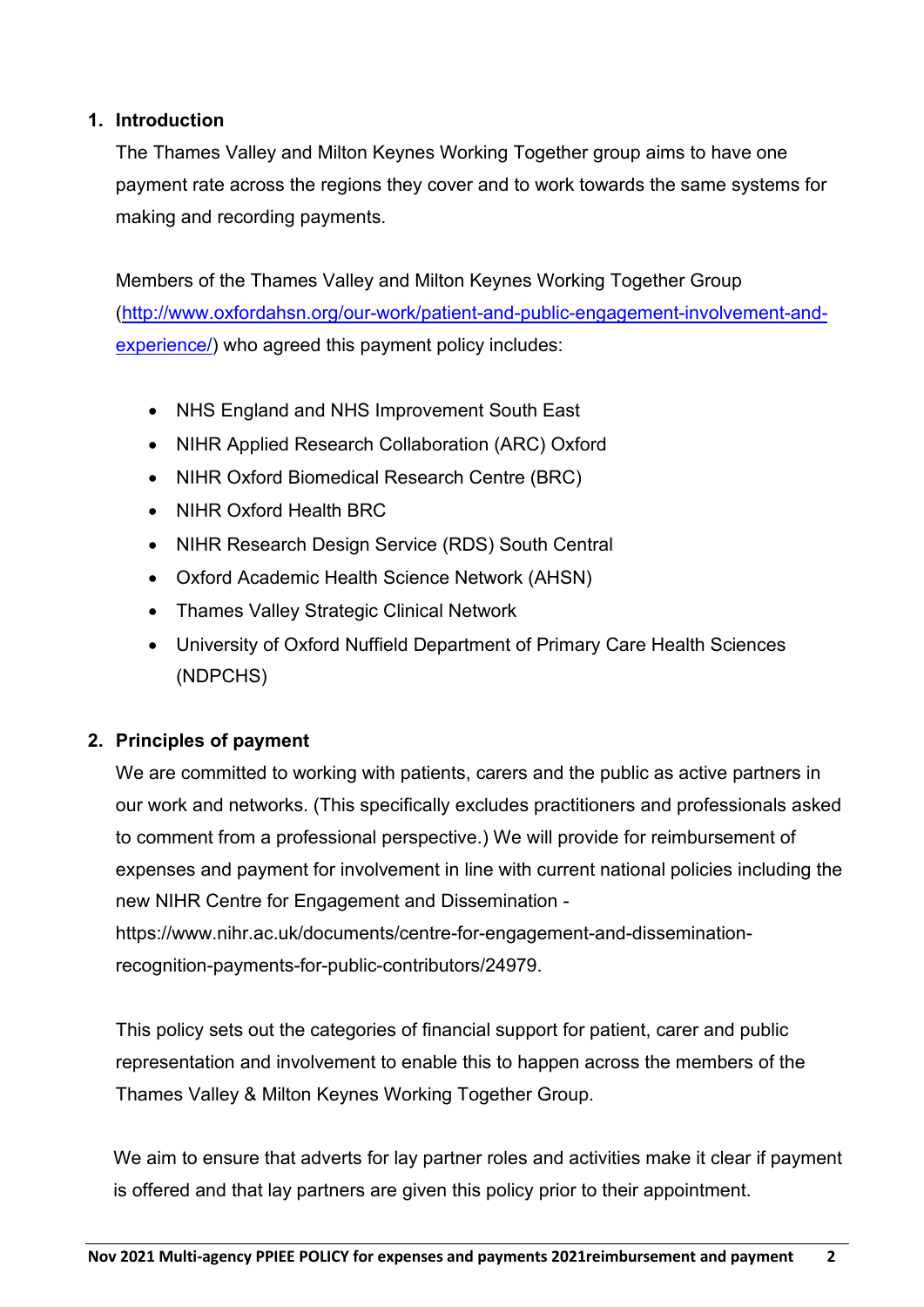We will make internal arrangements so that reimbursement and payment are made as soon as possible; that the process is as simple as possible for the lay partner and that lay partners are given clear information on how to get assistance should they need it.

We will pay all lay partners at the same rate and comply with legal requirements as to minimum levels, whilst aspiring to at least the living wage minimum level. Virtual involvement will be treated as being equivalent to involvement in person.

We will not employ lay partners; they are volunteers of the organisation, even if payments are made.

We will endeavour to find the funds to reimburse and pay people who get involved at the preparation and design stage of work, before it is granted funding.

This policy relates to children and young people as much as it does to adults. However, it is good practice to get permission from parents or guardians before giving payment to a minor.

#### **Payment of staff who act as lay members**

In principle a project should not rely on staff acting as lay members, but they may on occasion be used in addition to other lay members who provide a more independent voice.

The staff who are also lay partners should only be involved in this way on work that they are not directly employed on. If they act as a lay partner outside of their normal working hours, they should then be paid as other lay partners are and reimbursed if they have made a special visit to the site or had to make special arrangements covered by the expenses policy. However, if their work as a lay partner is agreed by their manager to be within their normal working hours, they should not receive payment or reimbursement.

#### <span id="page-2-0"></span>**3. Levels of involvement**

The Thames Valley and Milton Keynes Working Together Group has agreed levels of involvement [see Diagram 1]. This mirrors the NHS England approach to prioritising financial support for involvement.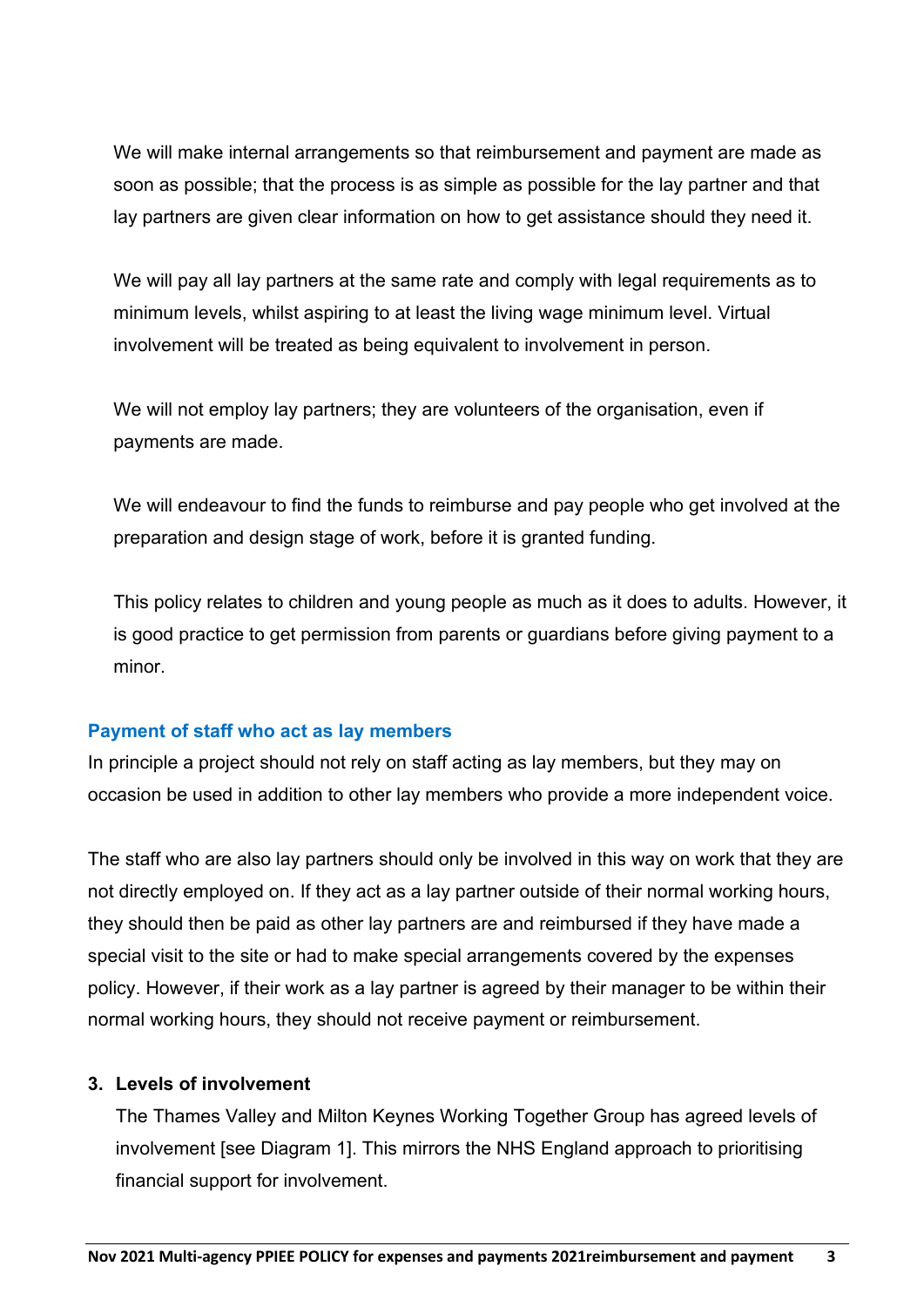

Diagram 1: Levels of involvement

# <span id="page-3-0"></span>**4. Categories of financial support**

We recognise there may be times when involvement does not fit neatly into these categories, for example a lay partner may spend considerable time reviewing or writing project or policy documents, creating patient questionnaires, collating results and writing up reports in addition to reading papers and giving input to a board meeting. Guidance is given in the section on payment for time.

**Category A – Membership [public meetings, general participation]** – no financial support provided.

This applies to open access public meetings or surveys/questionnaires where participants choose to attend or participate. No financial support is offered.

**Category B – Involvement [partnership work]** – reimbursement of out of pocket expenses only.

This will be the usual arrangement for lay partners who are involved with work for an organisation in the Working Together Group providing feedback and lay perspectives e.g. being participants/delegates at discussion forums, events, workshops or focus groups.

**Category C – Leadership** – payment and out of pocket expenses.

This is a more active and accountable role than the examples given for membership (A) and involvement (B), requiring enhanced skills, expertise, greater time commitment, public accountability or involvement in decision making and/or delivery.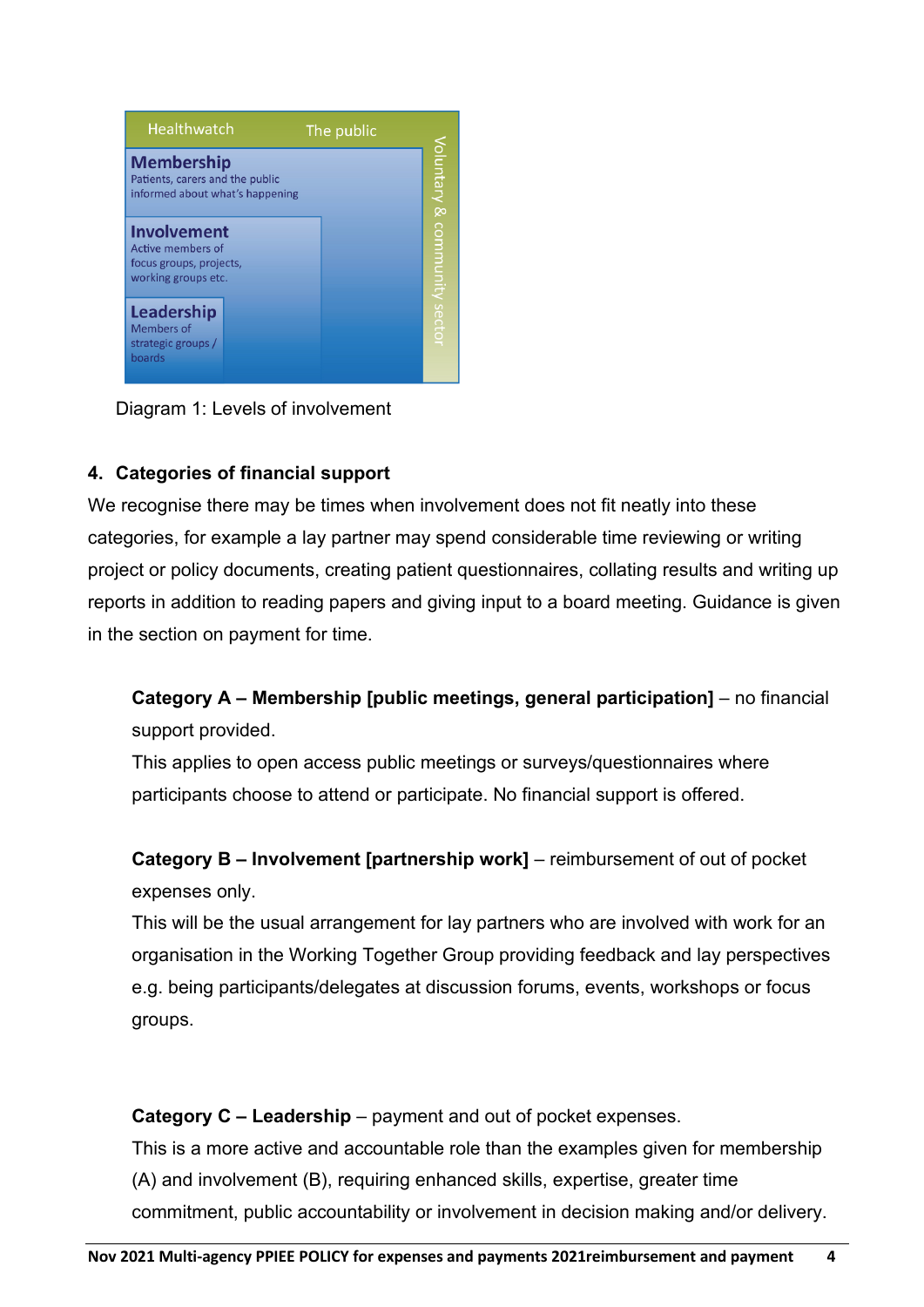For example, lay partners on:

- Thames Valley and Milton Keynes Working Together Group
- ARC Management Board
- NDPCHS Research Committee

Or involvement in:

- co-design and co-delivery of large events and conferences
- co-production of organisational or departmental policy and programmes

Both of the above in-depth roles are characterised by lay partners playing a strong leadership role and actively leading/delivering part of the work programme.

If the participation of a lay partner expands over time, for example the nature of the involvement work increases or their expertise is required for multiple programmes, there should be discussion over whether the status of their involvement requires reevaluation. Similarly, discussions should take place if the level of participation decreases, for example the programme changes and the person no longer feels able to contribute.

There should be a written agreement between the individual Working Together organisation and lay partner on what payments will be offered for a particular activity. It is recommended that record of this agreement is kept by both the lay partner and the organisation.

If a lay partner is involved in a multi-organisation meeting, the payment of expenses and/or their time will lie with the organisation that recruited and appointed them. If they are a lay partner for more than one participating organisation, they should take responsibility for negotiating whose budget is used to reimburse them in advance of their attendance.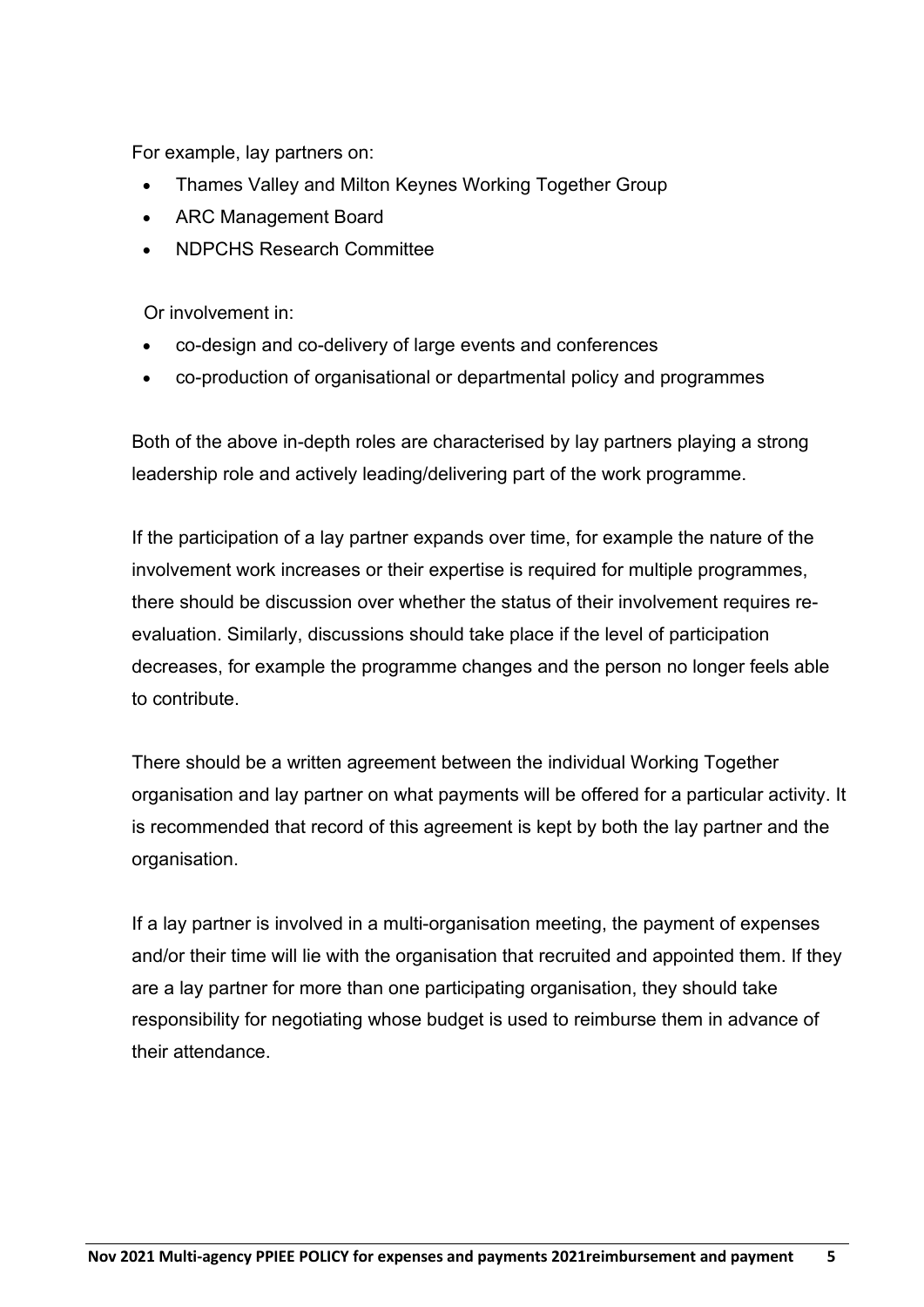# <span id="page-5-0"></span>**Table 1: Payment guide**

| Lay partner involvement                                        | <b>Expenses?</b> | <b>Payment</b> |
|----------------------------------------------------------------|------------------|----------------|
| This table is offered for guidance only and may vary           |                  | for            |
| between organisations. You are advised to check in             |                  | time?          |
| advance with the organisation you are working with as to       |                  |                |
| what will be paid.                                             |                  |                |
| Attendance at open or public meetings/ consultations and       | <b>No</b>        | <b>No</b>      |
| giving an individual view, no commitment required              |                  |                |
| Responding to questionnaires                                   | <b>No</b>        | <b>No</b>      |
| Attendance at consultation events by invitation                | Yes              | <b>No</b>      |
| Representation and participation at designated meetings        | Yes              | <b>No</b>      |
| (regardless of what the meeting is trying to achieve)          |                  |                |
| where no, little or occasional commitment is required.         |                  |                |
| Evaluating and reviewing documents (unless this is part        | Yes              | <b>No</b>      |
| of ongoing role)                                               |                  |                |
| Helping to write documents (lay summaries, articles for a      | Yes              | Yes            |
| newsletter, patient information leaflets etc)                  |                  |                |
| Participating in training necessary to carry out               | Yes              | Yes            |
| involvement work at the Leadership level. (This will be        |                  |                |
| negotiated individually. Some training will enhance the        |                  |                |
| lay partner's CV and be very much for their personal           |                  |                |
| benefit, in which case there may be less need to pay           |                  |                |
| them for their time.)                                          |                  |                |
| Representation and participation at designated meetings        | Yes              | Yes            |
| (regardless of what the meeting is trying to achieve)          |                  |                |
| where in-depth commitment is required; for example lay         |                  |                |
| partner on Strategic Board over a 12-month commitment          |                  |                |
| Leading focus groups, workshops or conferences etc.            | Yes              | Yes            |
| Chairing designated groups or meetings                         | Yes              | Yes            |
| Staff recruitment and interview panel membership               | Yes              | Yes            |
| Giving presentations                                           | Yes              | Yes            |
| Staff training (where the lay partner <b>inputs</b> into staff | Yes              | Yes            |
| training)                                                      |                  |                |
| Monitoring/evaluating services or mystery shopping             | Yes              | Yes            |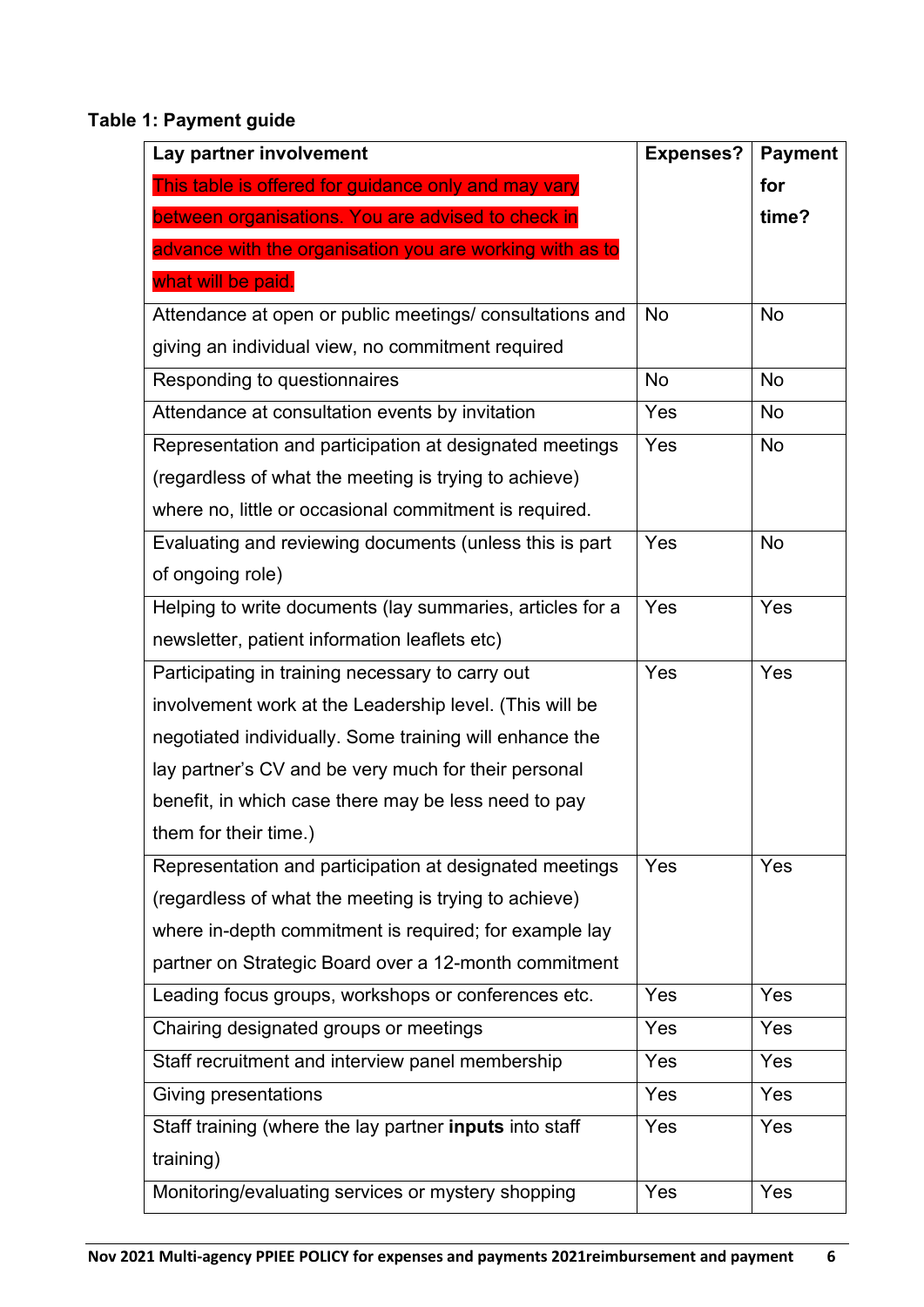| Lay partner involvement                                   | <b>Expenses?</b> | <b>Payment</b> |
|-----------------------------------------------------------|------------------|----------------|
| This table is offered for guidance only and may vary      |                  | for            |
| between organisations. You are advised to check in        |                  | time?          |
| advance with the organisation you are working with as to  |                  |                |
| what will be paid.                                        |                  |                |
| Development and evaluation of tenders                     | Yes              | Yes            |
| Taking part as an active researcher e.g. by interviewing  | Yes              | Yes            |
| participants                                              |                  |                |
| Co-applicants in research funding applications            | Yes              | Yes            |
| Disseminating results of research (incl. holding events   | Yes              | Yes            |
| within an outside organisation to publicise research or a |                  |                |
| given project)                                            |                  |                |

# **5. Reimbursement of expenses for involvement**

Lay partners involved in involvement (category B) and leadership (category C) roles may be eligible to claim the expenses listed below. Receipts must be supplied whenever possible. Lay partners should not claim expenses that are not listed in this policy without the advance agreement of the link researcher or the PPI staff member. It is the responsibility of this member of staff to approve expense claims and follow the process for reimbursement of expenses and involvement payments required by their organisation. If the lay partner has any questions or expects to incur expenses not covered by this document (including overnight accommodation), they should contact their link researcher or the PPI member of staff in advance of making any bookings or incurring any expenses.

Where a young person or child is involved and it is their parents who have incurred expenses to enable their involvement, it is the parents who should make the claim for their expenses to be reimbursed.

#### **Personal vehicles**

- Lay partners can use their own vehicles when necessary and will receive reimbursement for the miles travelled.
- Expected start point is the person's home.
- Rates of reimbursement are: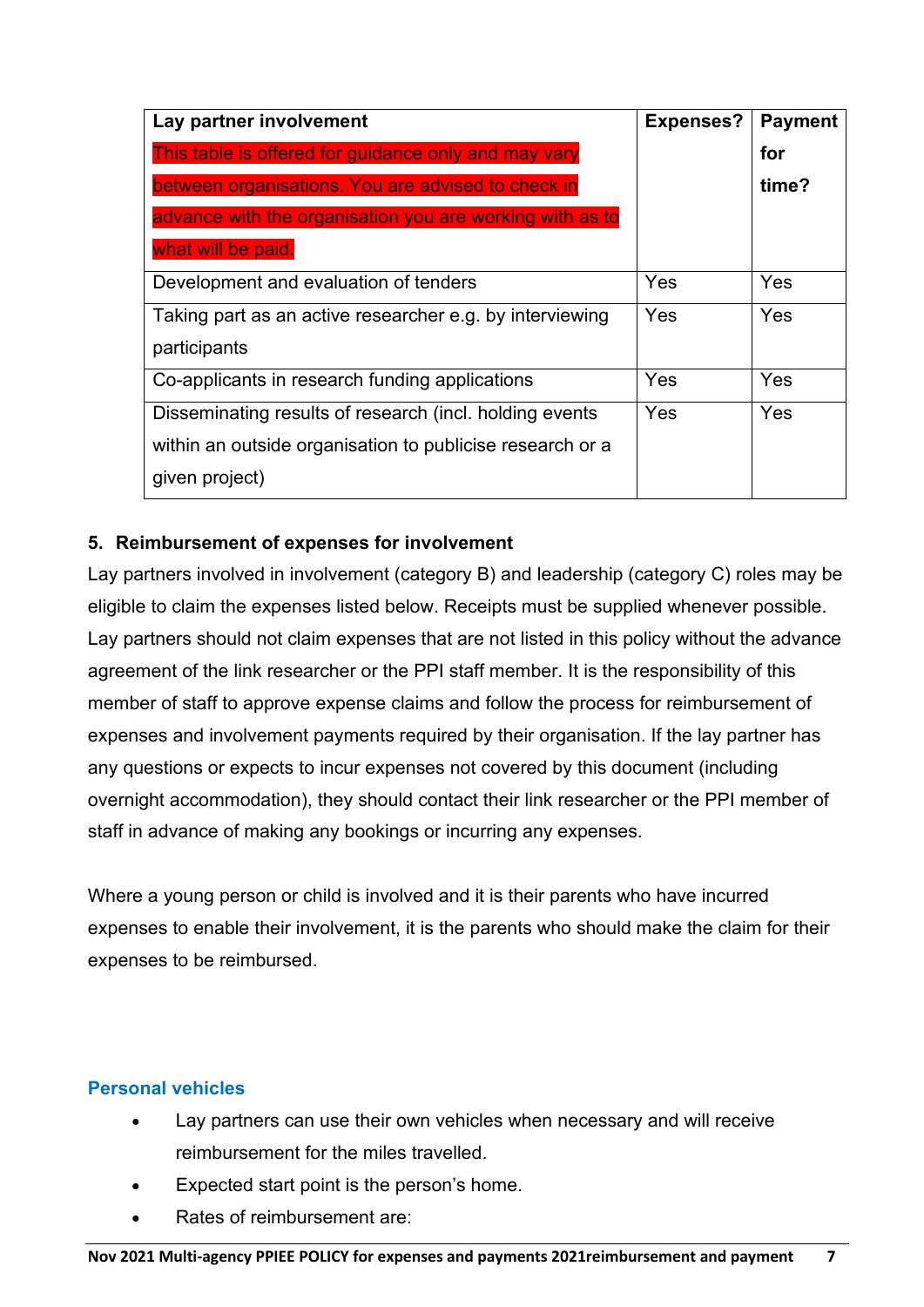- Cars and vans 45p for the first 10,000 business miles in the tax year.
- Cars and vans 25p for each business mile over 10,000 in the tax year.
- Motorbikes and mopeds 24p per mile.
- $\bullet$  Bicycles 20p per mile.
- Parking expenses will be refunded to the value of the ticket. No parking fines will be reimbursed.
- An additional 5p per mile will be paid for those bringing a colleague.

### **Public transport**

• Standard class public transport will be refunded to the value of the ticket, and lay partners are encouraged to choose the cheapest fare reasonably available.

#### **Taxi**

- Can be used with justification e.g. multiple people travelling to same place, personal safety, disability or efficiency.
- A receipt is needed.

#### **Carers and support workers**

- We recognise in some circumstances lay partners need to arrange for carers/support workers to accompany them to a meeting, or to take over caring responsibilities while they are at a meeting.
- Working Together organisations will meet the reasonable expenses/costs of carer/support workers; we will cover the travel/accommodation/subsistence requirements of the carer/support worker who accompanies the lay partner.
- Where reimbursement is needed for carers/support workers, this will be agreed on a case by case basis and should be agreed in advance with the PPI staff member.
- For the avoidance of doubt, the carer or support worker is engaged by the lay partner and not by the organisation.
- Working Together organisations will reimburse actual expenditure based on receipts submitted with expense claims. The receipt should provide details of the carer's registration and/or professional organisation providing the care.

#### **Office supplies and remote working**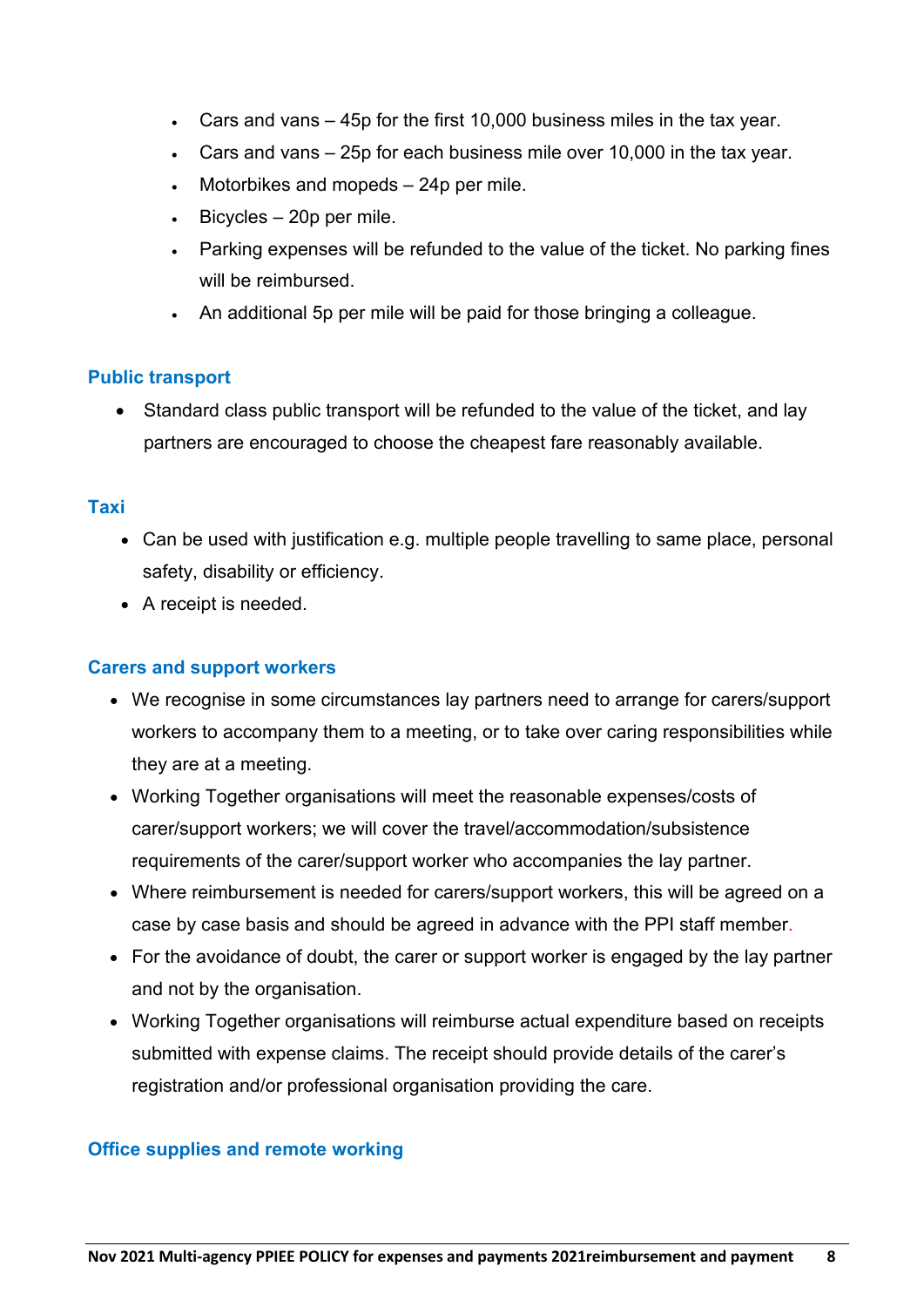- Working Together organisations will try to keep any home office supply use to a minimum for the lay partner, in an effort to reduce the administrative burden. Lay partners can request hard copies of meeting papers etc. to be supplied to them
- Some public contributors will make use of home office supplies as part of their involvement with Working Together organisations. This might include use of a telephone or internet connection to join meetings remotely, printing out papers at home that have been sent via email and postage costs.
- Where public contributors participate in meetings remotely from their home, we will pay a standing allowance of £5 per meeting to cover the cost of telephone calls, paper, printing ink and paper, internet connection and other home sundries.

#### **Meals and accommodation**

• Generally speaking, we will aim to provide refreshments where appropriate. On the rare occasion that a lay partner is asked to be at a venue over a meal time where food is not provided, they will be allocated £15 for an evening meal and £10 for lunch. The purchase of alcohol or tobacco products will not be reimbursed.

#### <span id="page-8-0"></span>**6. Payment for time i.e. in addition to expenses as above**

Payment levels and activities are to be agreed between the organisation and lay partners before involvement work begins. Payments may also need reviewing if circumstances change.

Payments can be declined or smaller payments requested. Payment does not relate to travel time.

Payment rate guide:

- All-day meetings: £300 that require substantial preparation and / or responsibilities at the meeting.
- Full day meetings: £150 to include all prep and follow-up
- Half day meetings: £75 to include all prep and follow-up

#### **Lay partners in receipt of State Benefits**

Being in receipt of benefits should not constitute a barrier to involvement.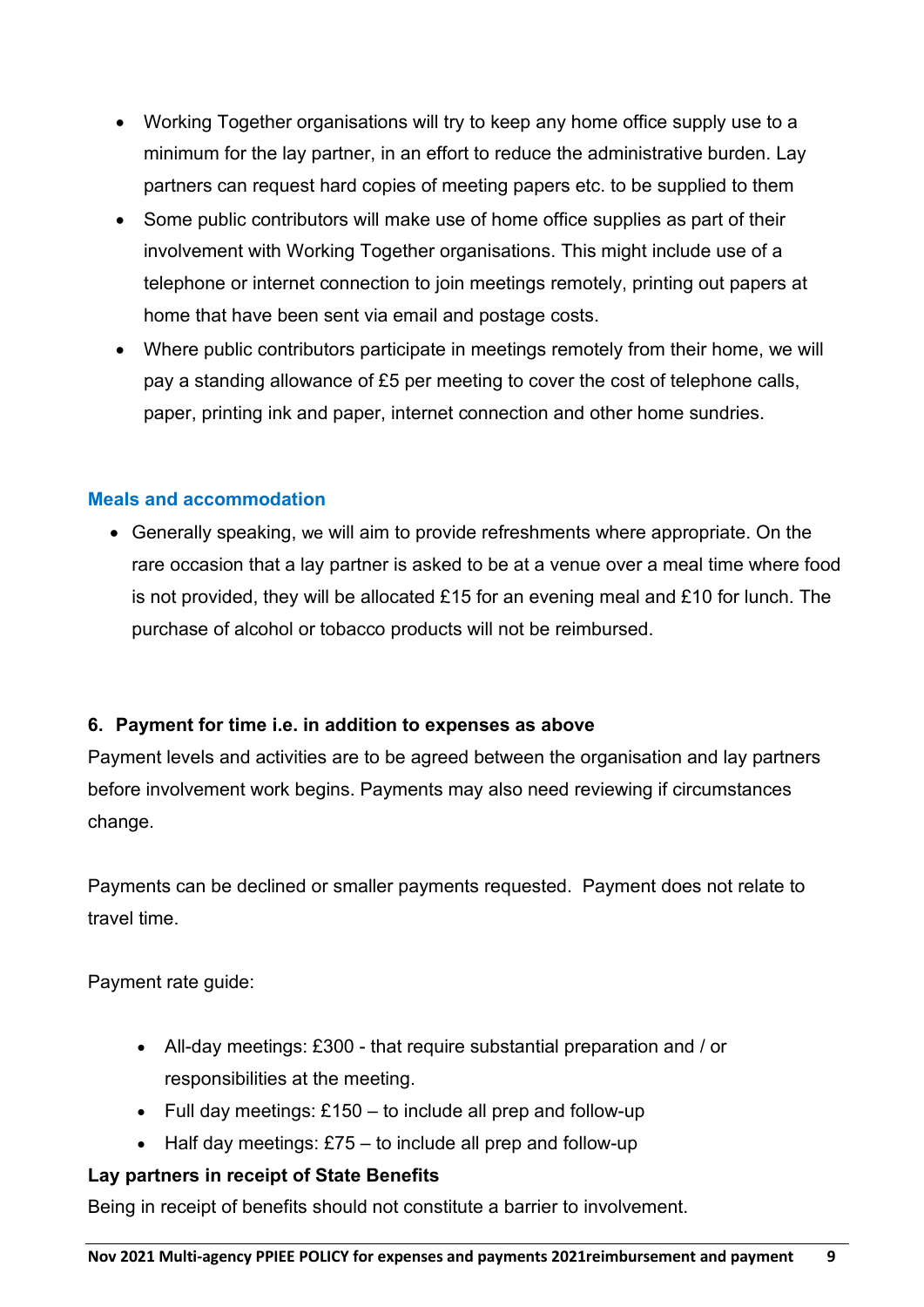One of the biggest difficulties for people on benefits because of ill health or disability is that Jobcentre Plus offices can interpret involvement as readiness for work, whether or not payment is being offered. In addition, anything that might be deemed earnings or income by Her Majesty's Revenue and Customs service (HMRC) or the Department for Work and Pensions – including involvement payments, vouchers or financial gifts – may put benefit entitlement in jeopardy. NHS England has developed a standard letter which explains clearly that involvement opportunities with NHS England are not an indication of readiness to work, or employment.

It is extremely important that all Working Together organisations work transparently and sensitively. Lay partners receiving any payments or incentives should be made aware that this may impact on their entitlement to benefits. Breach of benefit conditions can result in an individual's benefits being stopped. They should be given adequate time to get a full response from the support agency (details below) between expressing an interest and being appointed.

It is the responsibility of the lay partner and not the Working Together organisation to comply with the conditions of their benefits. A lay partner should also speak to their benefits advisor or Jobcentre Plus to discuss their individual circumstances.

NHS England has produced a template letter explaining the nature of patient and lay partners' involvement to JobCentre Plus and other agencies. There is also a confidential helpline provided by Citizens Advice Bedford which can help with queries. Contact: [contractsadmin@bedfordcab.org.uk](mailto:contractsadmin@bedfordcab.org.uk) or 01234 330604.

For NIHR-funded research projects, there is a confidential free service also run by Citizens Advice Bedford. It is strongly recommended that lay partners in receipt of State Benefits are urged to contact this helpline to ensure that there are no adverse effects of their involvement work, prior to their involvement. Before they make contact they should be told which NIHR-funded project they are assisting with.

Lay partners wishing to contact the service should email (preferred):  $\text{ced@ninr.ac.uk}$  or telephone: 020 8843 7117. They will need to know which part of the NIHR the public contributor is involved with (for example, BRC, ARC, LCRN). For more information, see: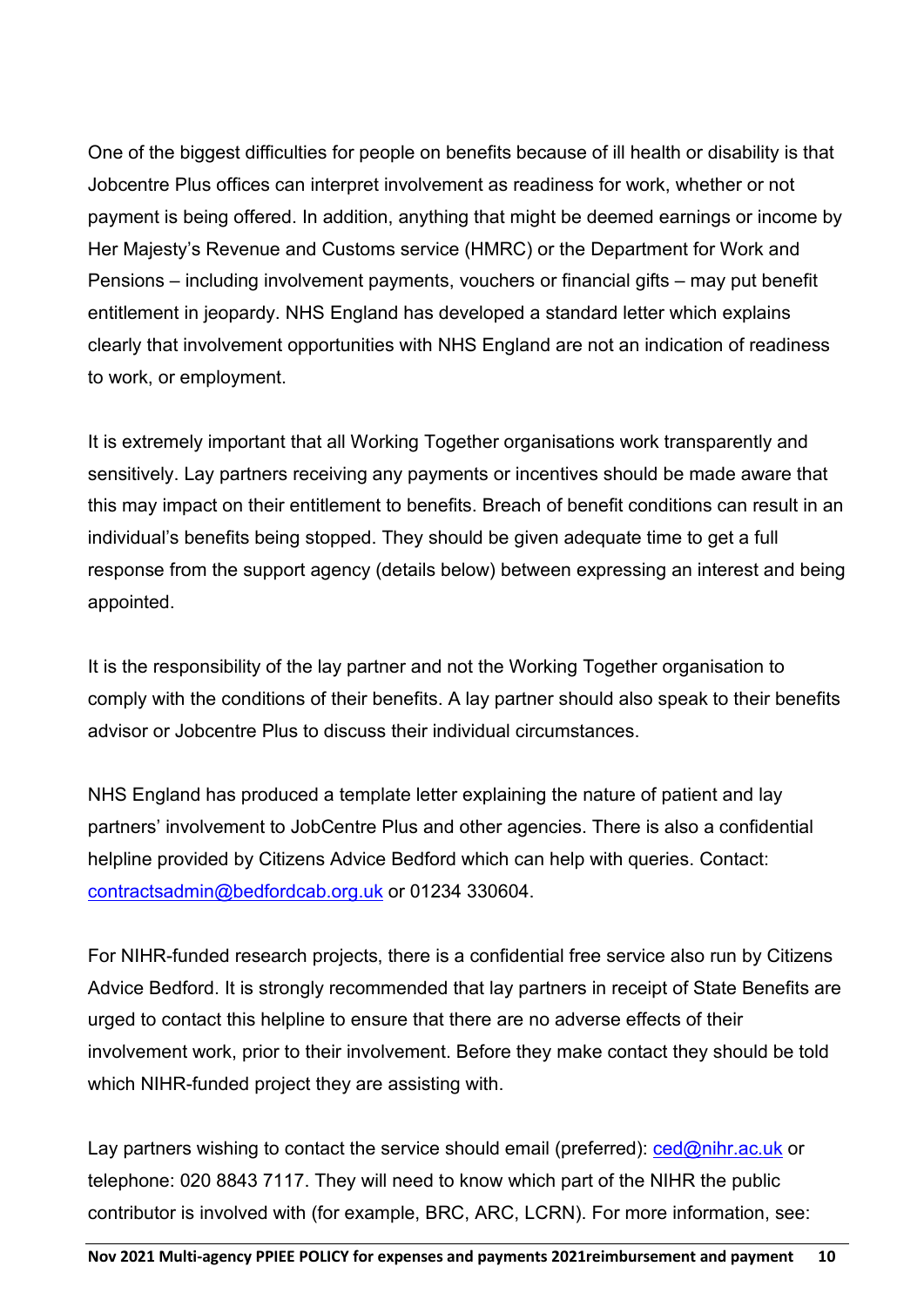#### <span id="page-10-0"></span>**7. Responsibility of lay partners**

If receiving any form of benefit, the lay partner needs to seek advice on what impact monies received from any Working Together organisation may have on their benefit allowance (see above).

Lay partners are responsible for related pension contributions, National Insurance and income tax.

Lay partners seeking reimbursement of expenses must provide evidence of expenditure in the form of a receipt or ticket and can reclaim only their own expenses and not for expenses incurred by other colleagues.

Lay partners should submit claims in a timely manner, preferably within three months after the event/activity that their claim refers to, but no longer than 12 months as after this time the claim will not be processed.

Where receipts are difficult to obtain (for example the use of Oyster cards or calls made on mobile phones) copies of bills or computer printouts with the relevant section highlighted can be accepted.

Lay partners should record details of when they make a claim and when they receive payment for their own benefit.

#### <span id="page-10-1"></span>**8. Responsibility of Working Together organisations**

Organisations will ensure there is a record of agreement with lay partners of what is expected, which expenses will be covered and any payments being offered.

They will make payments to lay partners within six weeks of receipt of claims wherever possible.

Working Together organisations will at all times communicate openly and with integrity with lay partners regarding the terms outlined in this policy so that it reflects the value placed on the involvement of lay partners with our work.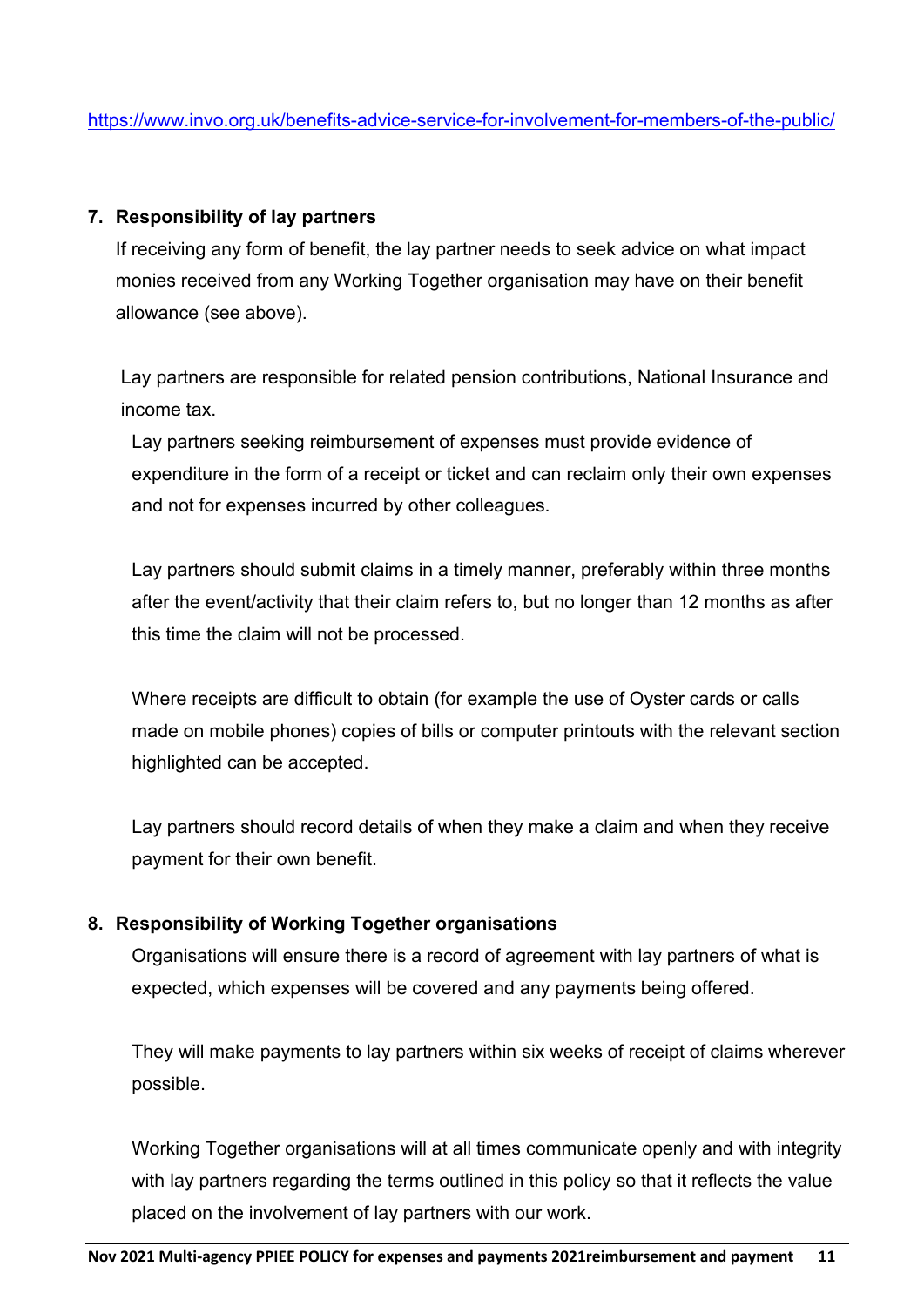#### <span id="page-11-0"></span>**9. Budgeting**

INVOLVE has created an online involvement cost calculator which is applicable more widely than just for research. This also includes costs over and above those in the scope of this policy but which are useful to consider for embedding PPIEE into all organisations' work: <http://www.invo.org.uk/resource-public-involvement-in-research/>

#### <span id="page-11-1"></span>**10. Reimbursement of lay partner expenses**

Reimbursement for expenses is not taxable.

It is strongly recommended that you encourage any lay partner in receipt of State Benefits to contact the relevant helpline (see above) to ensure that there are no adverse effects of their involvement work with you, prior to their beginning.

It is good practice to pay people on benefits (at least) their expenses on the day and for this reason you may prefer to arrange for petty cash. (You would do this across the board so as not to embarrass any individuals).

#### <span id="page-11-2"></span>**11. Payment of lay partners**

# *This refers to payment for time which is in addition to the reimbursement of expenses*

Payment for time is taxable and should be declared for tax purposes.

Once you have appointed the lay partner you can get their bank details and then complete the relevant payment form. It should be noted that this may require additional details from the claimant such as their national insurance number.

It is strongly recommended that you encourage any lay partner in receipt of State Benefits to contact the relevant helpline (as above) to ensure that there are no adverse effects of their involvement work with you, prior to their beginning.